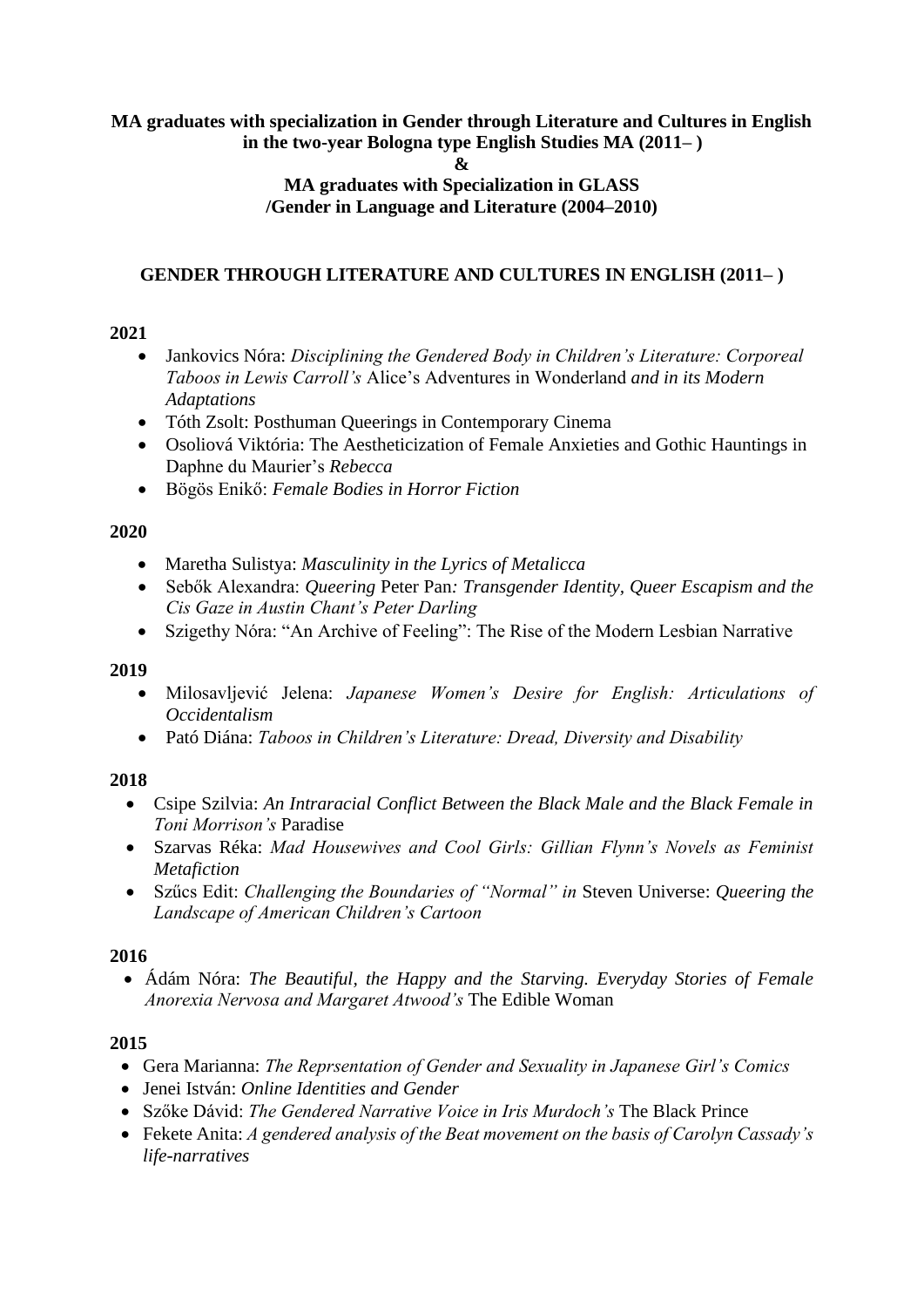# **2014**

• Fritz Fruzsina: *The Use of Parody in Muriel Spark's* The Driver's Seat

# **2013**

- Gorzás Zsófia: *Skin as a Site of Gendered Self-Expression*
- Juric Danijela: *Feminism and Lady Gaga*

# **2012**

- Barcal Noémi: *Beauty, don't Bet on the Beast! Women's subordination in three versions of an animal-groom fairy tale classic*
- Filippinyi Noémi: *Strategies of queer visibility in contemporary advertising*
- Kokovay János Dezső: *Monstrous Femininity in Contemporary Cinema*
- Kunyi Suzana: *Children's Gothic and the emotional politics of reading*
- Nagyapáti Noémi: *Gendered Voices in the Opera*

#### **2011**

- Eszik Gabriella: *Pro-Choice Discourses of Abortion: The Limits of non-reflexivity*
- Kulcsár Zsófia: *Materialist Feminism and the Ethics of Uncertainty*
- Mankovics Kitti: *The Creation of an Imagined Life – Representations of Sylvia Plath*
- Medve Tamara: *Prostitution and Performance in Sarah Waters's* Tipping the Velvet

# **GENDER IN LANGUAGE AND LITERATURE (2004–2010)**

# **2010**

- Balog Hermina: *Gender Relations through Joel-Peter Witkin's Photography*
- Krucsó Gabriella: *Women in media as a workplace and the production of gender stereotypes*
- László Viktória Erzsébet: *Queer Theory and Child Sexual Abuse*
- Mádi Judit: *Women's Access to Media as a Workplace in the US and Hungary*
- Molnár András: *(Im)possibility of representation of gayness in "Brokeback Mountain"*

# **2009**

- Balázs Katalin: *Subversion in Visuality and Language: Sarah Kane's* Blasted and Cleansed
- Horvath Melinda: *A Liberal Feminist Interpretation of Jane Austen´s* Mansfield Park
- Menczel Diana Greta: *The Double Bind of Contemporary Femininity in Women´s Magazines*
- Toth Magdolna: A *New Kind of Feminist Self-expression in the 90s*
- Tothova Andrea: *(Im)possibility of Transgression for Becoming-Woman: Salman Rushdie´s*  The Ground Beneath Her Feet

# **2008**

• Madarassy Luca Réka: *Manifestations of Écriture Feminine. Adrienne Rich's* Political Poetry (1968-1978)

# **2007**

• Ambruzs Péter: *Masculinity Redefined: Advertising and the Eroticisation of the Male Body*